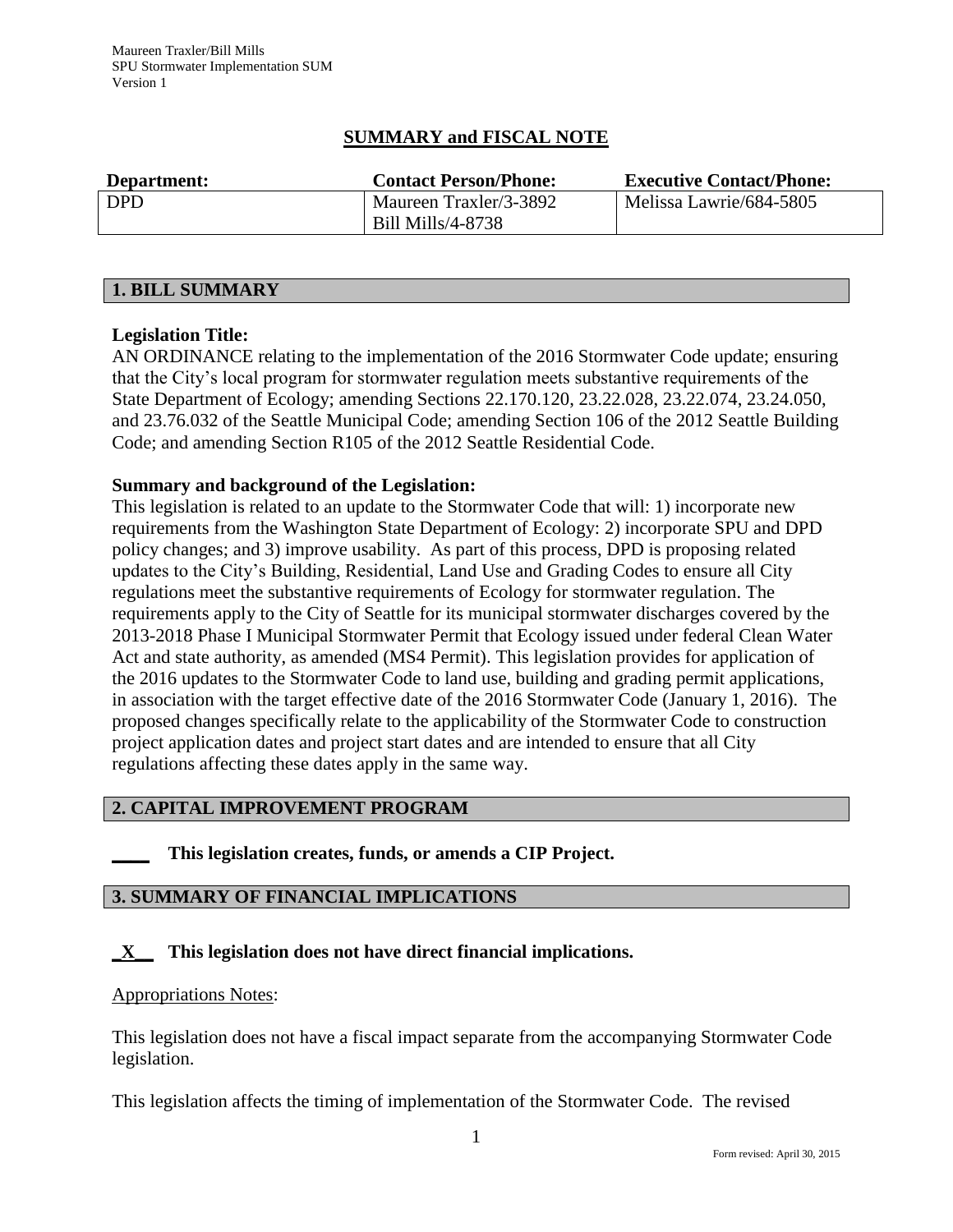Maureen Traxler/Bill Mills SPU Stormwater Implementation SUM Version 1

Stormwater Code will apply to permits for which a request for renewal is made after January 1, 2016 if construction hasn't begun by that date. The fiscal impact of the increment of cost due to this legislation is considered in the fiscal analysis of the Stormwater Code.

As discussed in the Stormwater Code legislation, DPD anticipates additional staffing requirements as a result of the Stormwater Code update due to a sizeable increase in the number of projects requiring on-site drainage review and the increased complexity of on-site inspections. As part of the 2016 budget process, DPD will request an additional \$569,778 in annual appropriations to fund requests for 2 additional FTE Drainage Reviewers (\$258,426 annual total or \$129,213 per reviewer) and 2 additional FTE DPD Site Inspectors and associated vehicles (\$311,352 annual total, or \$155,676 per reviewer and vehicle).

## **4. OTHER IMPLICATIONS**

- **a) Does the legislation have indirect or long-term financial impacts to the City of Seattle that are not reflected in the above?** No
- **b) Is there financial cost or other impacts of not implementing the legislation?** No
- **c) Does this legislation affect any departments besides the originating department?** No
- **d) Is a public hearing required for this legislation?**  Yes. The City Council must hold a public hearing, to be scheduled before the Seattle Public Utility and Neighborhood Committee.
- **e) Is publication of notice with** *The Daily Journal of Commerce* **and/or** *The Seattle Times* **required for this legislation?**

Yes. Publication of notice of the Council public hearing must be made in *The Daily Journal of Commerce* and in the City's Land Use Information Bulletin (LUIB). Additionally, environmental review under the State Environmental Policy Act is required, and publication of notice of the environmental determination was made in *The Daily Journal of Commerce, The Seattle Times,* and in the City's Land Use Information Bulletin on March, 9, 2015, when amendments to the Stormwater Code legislation were first proposed. An addendum to the environmental review covering the current proposed legislation has been issued and publication of notice of the addendum was made in *The Daily Journal of Commerce and The Seattle Times* on June 25, 2015.

- **f) Does this legislation affect a piece of property?** No
- **g) Please describe any perceived implication for the principles of the Race and Social Justice Initiative. Does this legislation impact vulnerable or historically disadvantaged communities?** No
- **h) If this legislation includes a new initiative or a major programmatic expansion: What are the long-term and measurable goals of the program? Please describe how this legislation would help achieve the program's desired goals.** NA